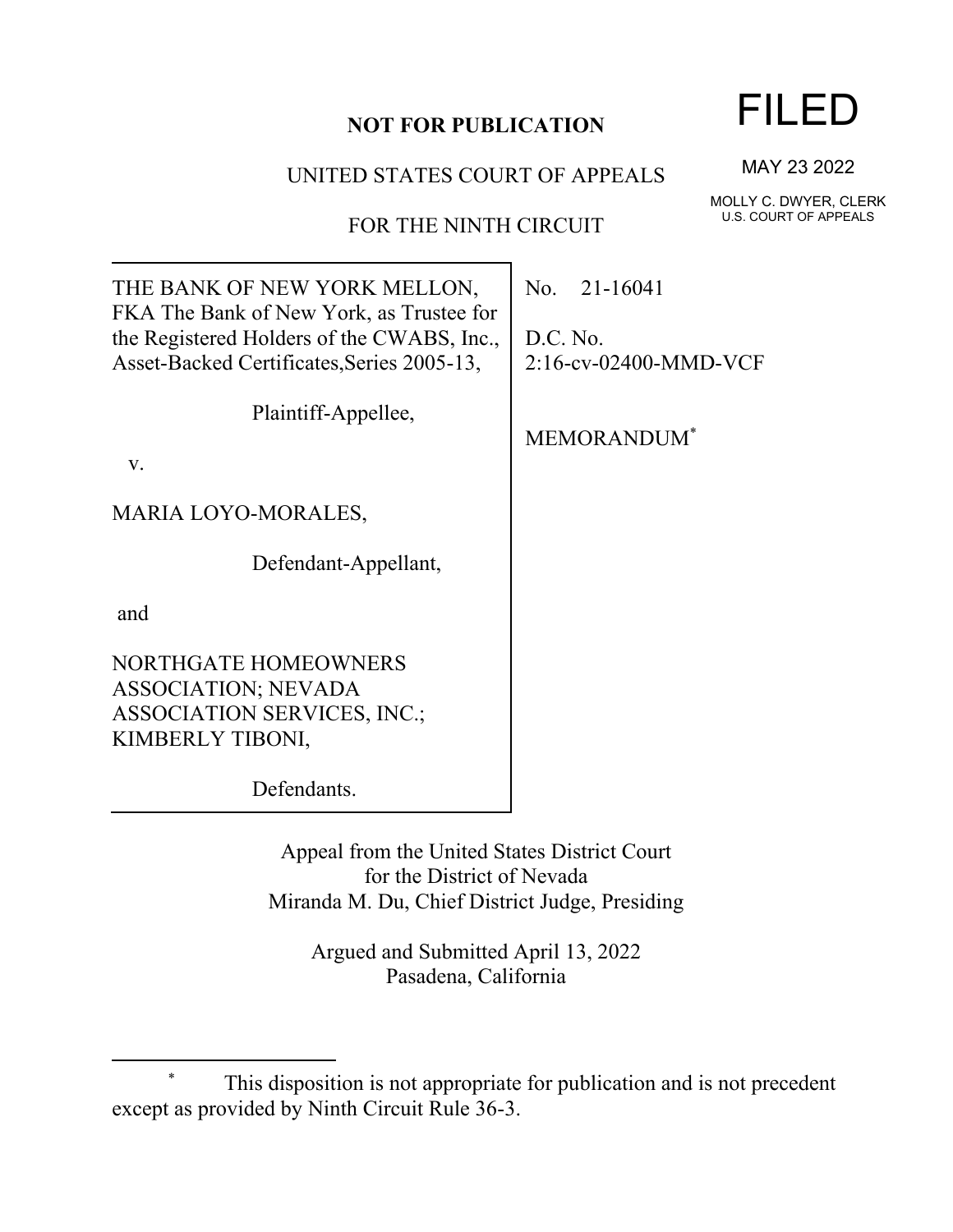Before: BADE and LEE, Circuit Judges, and CARDONE,\*\* District Judge.

Plaintiff-Appellee Bank of New York Mellon ("the Bank") owns the deed of trust to a property located at 5513 Oakwood Ridge Street, Las Vegas, Nevada 89130 ("the Property").<sup>1</sup> The Property's prior owner fell into arrears on her homeowners' association ("HOA") fees, leading to an HOA foreclosure. *See* Nev. Rev. Stat. § 116.3116. Defendant-Appellant Maria Loyo-Morales purchased the Property at the foreclosure sale. Loyo-Morales then rented the Property to an unrelated tenant.

In October 2016, the Bank filed a complaint seeking to quiet title to the Property. On October 20, 2016, the Bank attempted to serve Loyo-Morales by leaving the summons and complaint at the Property with Loyo-Morales's tenant. Loyo-Morales never appeared, and the district court eventually entered a default judgment against her, finding that the HOA foreclosure sale was void.

The Bank subsequently attempted to foreclose on the Property. But, shortly before the scheduled foreclosure sale, Loyo-Morales appeared in the district court to file a motion to set aside the default judgment and a motion for a temporary

The Honorable Kathleen Cardone, United States District Judge for the Western District of Texas, sitting by designation.

<sup>&</sup>lt;sup>1</sup> For ease of reference, we refer to the beneficial owner of the deed of trust as the Bank, even when different entities held the deed of trust at relevant times.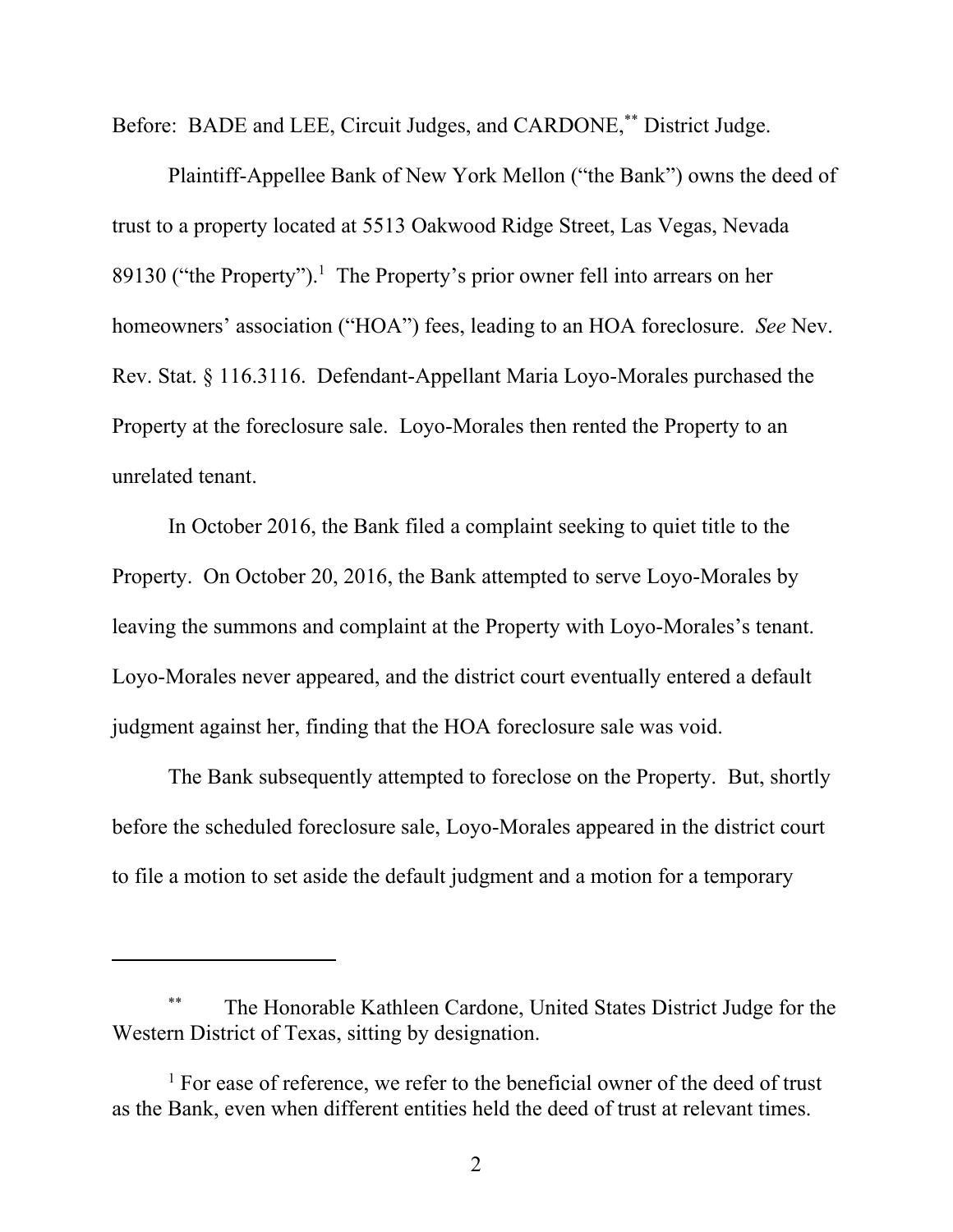restraining order and preliminary injunction. After briefing, the district court denied Loyo-Morales's motions, in part because, in the district court's view, Loyo-Morales was properly served under Federal Rule of Civil Procedure 4(e)(2)(B) when the complaint and summons were left at the Property with Loyo-Morales's tenant. We have jurisdiction under 28 U.S.C.  $\S 1291$ , and we reverse in part and dismiss in part.

1. Loyo-Morales moved to set aside the default judgment under Rule 60(b)(4), which provides that a final judgment may be set aside if "the judgment is void." Fed. R. Civ. P. 60(b)(4).

A final judgment is void, and therefore must be set aside under Rule 60(b)(4), if the court that considered the judgment lacked jurisdiction over the parties. *SEC v. Internet Sols. for Bus. Inc.*, 509 F.3d 1161, 1165 (9th Cir. 2007); *see also Benny v. Pipes*, 799 F.2d 489, 492 (9th Cir. 1986) ("A federal court is without personal jurisdiction over a defendant unless the defendant has been served in accordance with Fed. R. Civ. P. 4."). When a default judgment is void for lack of service of process, the district court is "without its normal discretion" and must

<sup>&</sup>lt;sup>2</sup> In its answering brief, the Bank urges us to address the district court's denial of its motion to expunge a lis pendens recorded on the Property. Because the Bank did not file a separate notice of appeal or cross appeal challenging this order, we lack jurisdiction to reach it. *See* Fed. R. App. P. 3(c); *Manrique v. United States*, 137 S. Ct. 1266, 1271 (2017); *Smith v. Barry*, 502 U.S. 244, 247–48 (1992).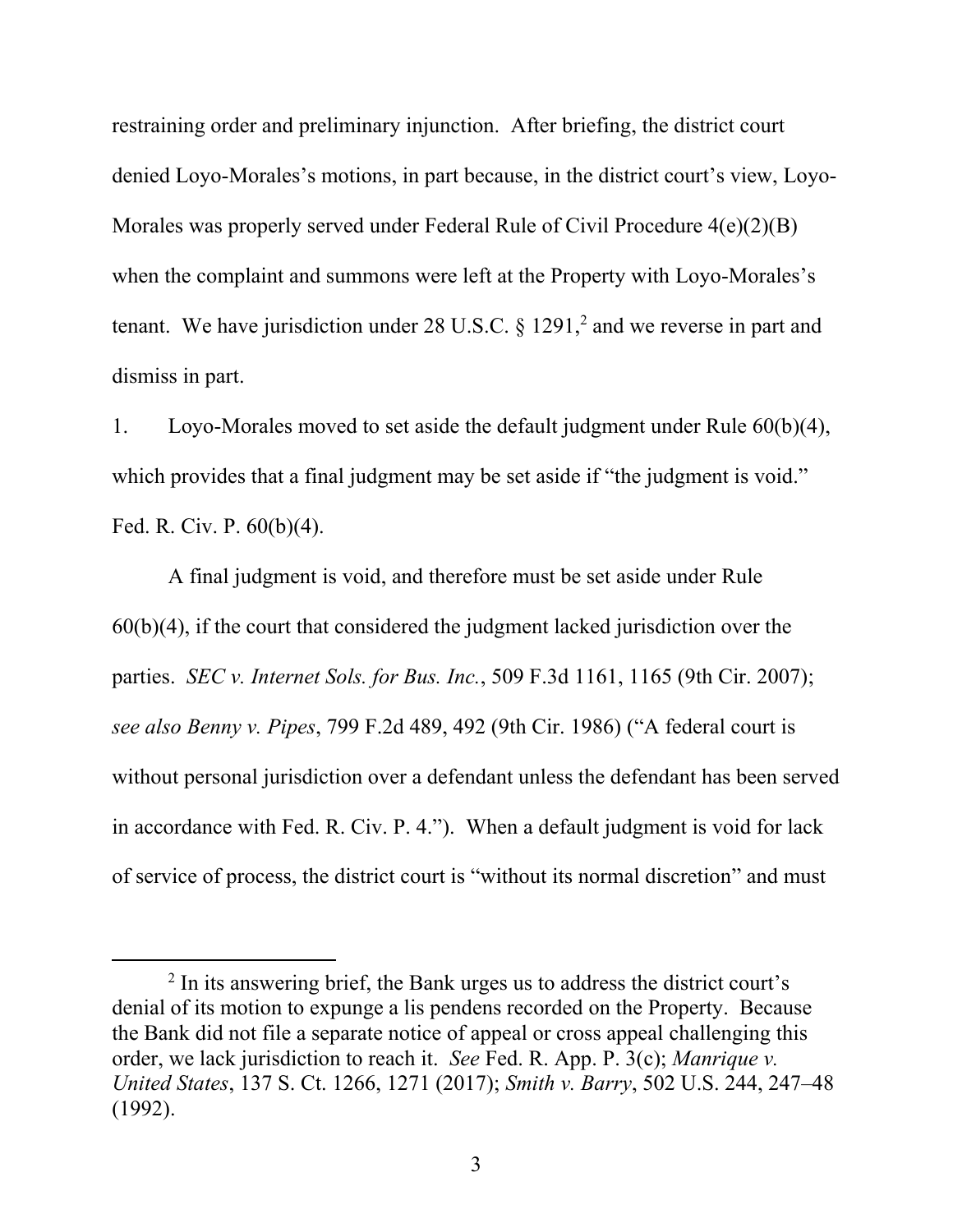set aside the judgment. *Internet Sols.*, 509 F.3d at 1165. We review the denial of Loyo-Morales's Rule 60(b)(4) motion de novo. *Id.*

When a defendant challenges service, the plaintiff bears the burden of establishing that service was valid under Rule 4. *Brockmeyer v. May*, 383 F.3d 798, 801 (9th Cir. 2004). This burden may shift to the defendant if she "had actual notice of the original proceeding but delayed in bringing the motion until after entry of default judgment." *Internet Sols.*, 509 F.3d at 1165. Likewise, an affidavit of service attesting to personal service on the defendant constitutes a prima facie showing that service was proper. *Id.* at 1166.

There is no evidence in the record that Loyo-Morales had actual notice of the proceedings until long after the entry of default judgment. Moreover, there is no prima facie evidence of personal service, because the affidavit of service offered by the Bank attests not that Loyo-Morales was personally served, but only that the summons and complaint were left with her tenant. *Cf. id.* at 1166. Accordingly, the Bank had the burden to show service was proper. *See id.* at 1165; *Brockmeyer*, 383 F.3d at 801.

Rule  $4(e)(2)(B)$  provides that an individual may be served by "leaving a copy of [the summons and of the complaint] at the individual's *dwelling* or *usual place of abode* with someone of suitable age and discretion who resides there." Fed. R. Civ. P.  $4(e)(2)(B)$  (emphases added). There is no dispute that Loyo-

4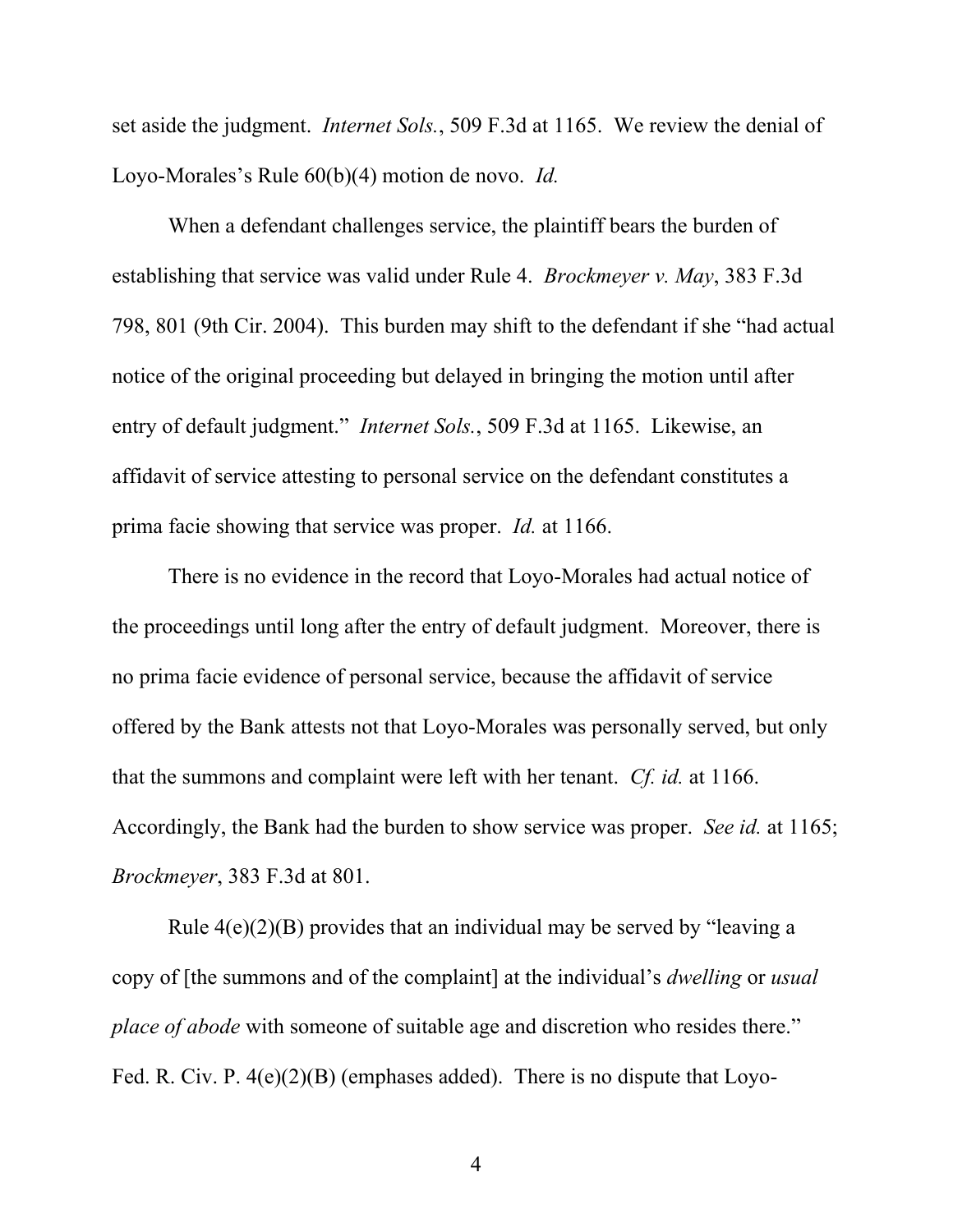Morales's tenant was a person of suitable age and discretion, and thus the district court did not err in concluding that this part of the test was satisfied. The district court erred, however, when it determined that the Property was Loyo-Morales's "dwelling" or "usual place of abode" under Rule 4(e)(2)(B).

Although a "person can have more than one dwelling house or usual place of abode for purposes of" Rule 4, a dwelling or usual place of abode must be a place where that person lives or resides. *Stars' Desert Inn Hotel & Country Club, Inc. v. Hwang*, 105 F.3d 521, 524 (9th Cir. 1997) (citation omitted) (concluding that evidence supported that service was proper because "there was convincing evidence that Hwang lived at the residence where service was effected"); *see also Daly-Murphy v. Winston*, 837 F.2d 348, 355 (9th Cir. 1987) (as amended) (holding that "service at a defendant's place of employment is insufficient" to effect personal service). All the evidence in the record indicates that Loyo-Morales did not live at the Property in 2016, although she later moved there in 2020 or 2021. The Property was therefore not her dwelling or usual place of abode, and Rule 4(e)(2)(B) was not satisfied by leaving the complaint and summons there with her tenant. The default judgment accordingly must be set aside. The entry of default and default judgment are vacated.

2. Loyo-Morales also appeals the district court's denial of her motion for injunctive relief. Because the default judgment is set aside as void, we dismiss

5